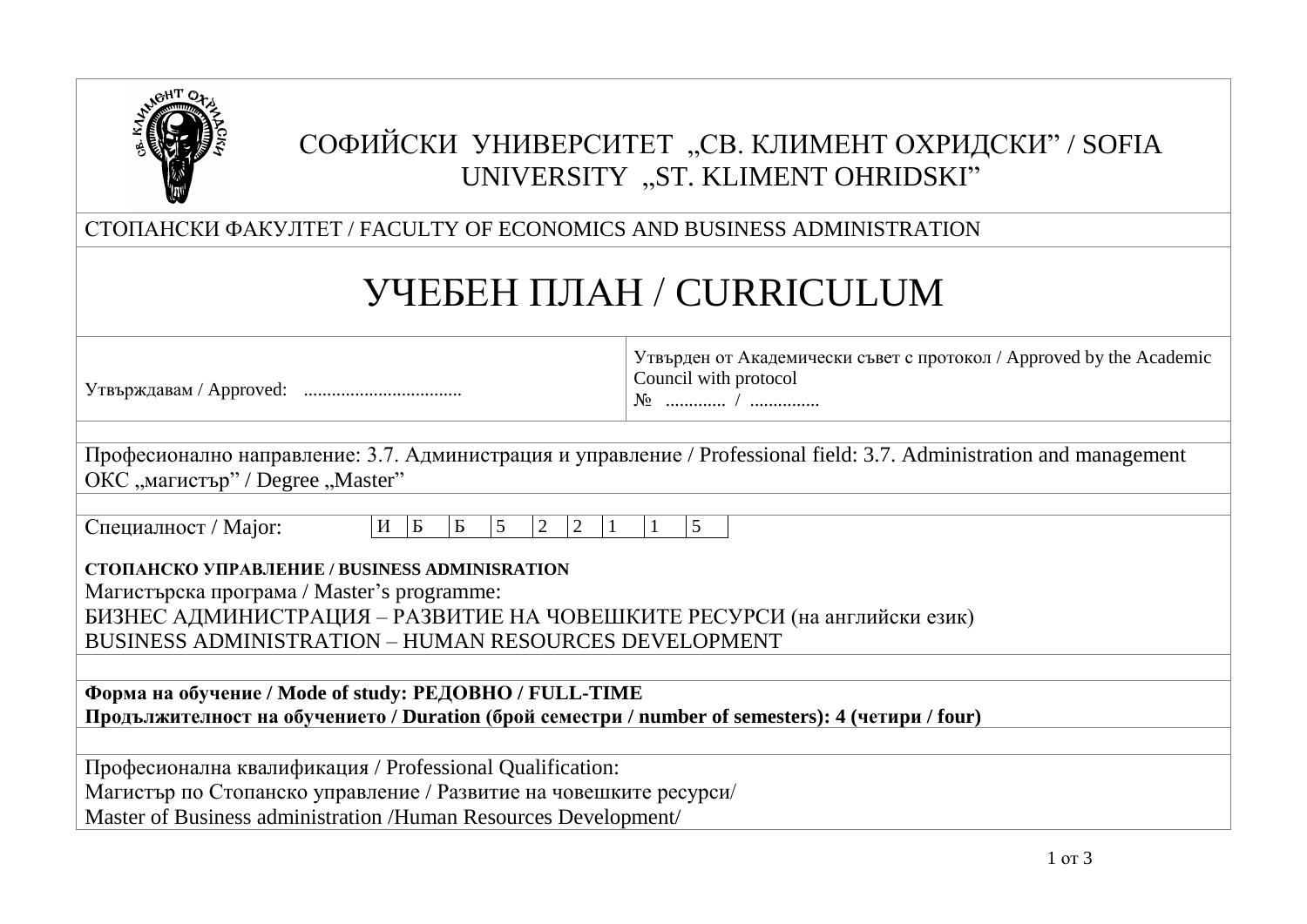## **Квалификационна характеристика / Qualification characteristics**

# **Major: Business administration Master's programme: BUSINESS ADMINISTRATION – HUMAN RESOURCES DEVELOPMENT**

#### **1. Programme aims:**

The **goal** of the Master's programme "Business administration – Human resources development" is to prepare highly skilled specialists able to use advanced methods and tools for strategic management and development of human capital in the organizations. After completing the programme the student should be familiar with and be able to develop an organizational strategy, in particular strategies in the field of human resources development. The programme aims are to create awareness of the need for in-depth theoretical knowledge and basis for continuous self-improvement in practice.

#### **2. Programme content:**

The Master programme in "Business administration – Human resources development" is intended for applicants with a Bachelor degree which is in a field other than the Business administration and/or Economics, or related to these fields degrees.

The duration of study is 2 years and includes:

- o Preparatory module 1 year (two semesters) covering basic obligatory courses making up the professional content of the Bachelor in Business administration;
- $\circ$  Foundation module (1 semester) which includes basic obligatory courses making up the professional content of the master in Business administration with an emphasis on the strategic management and development, as well as the writing of a course project for the Master thesis;
- o Specializing and Final module (one semester) which includes electives and optional courses in one of the offered specializations (profiles) and the writing and defense of Master thesis.

Admission requirements include a written test and an interview. The final grade consists of the grade point average of the Bachelor degree, the state examination (defense of a bachelor thesis) and the grades of the admission test and interview.

### **3. Professional competencies**

SHOULD KNOW

- To be familiar with modern economic theories and be able to analyze the economic environment by using the appropriate tools;
- To be familiar with the history of management thought and critically evaluate its development and the potential benefits of applying different approaches in specific environments;
- To be familiar with the tools of management;
- To be familiar with the methods for organizational and industry diagnostics;
- To be familiar with the methods for goal-setting, formulation and realization of strategies:
- To be familiar with the methods and approaches for structuring the organization;
- To be familiar with the methods for work in the socio-cultural layer of the organization, and with the human resources;
- To be familiar with public and corporate finance, the tools of the financial institutions, legal norms;